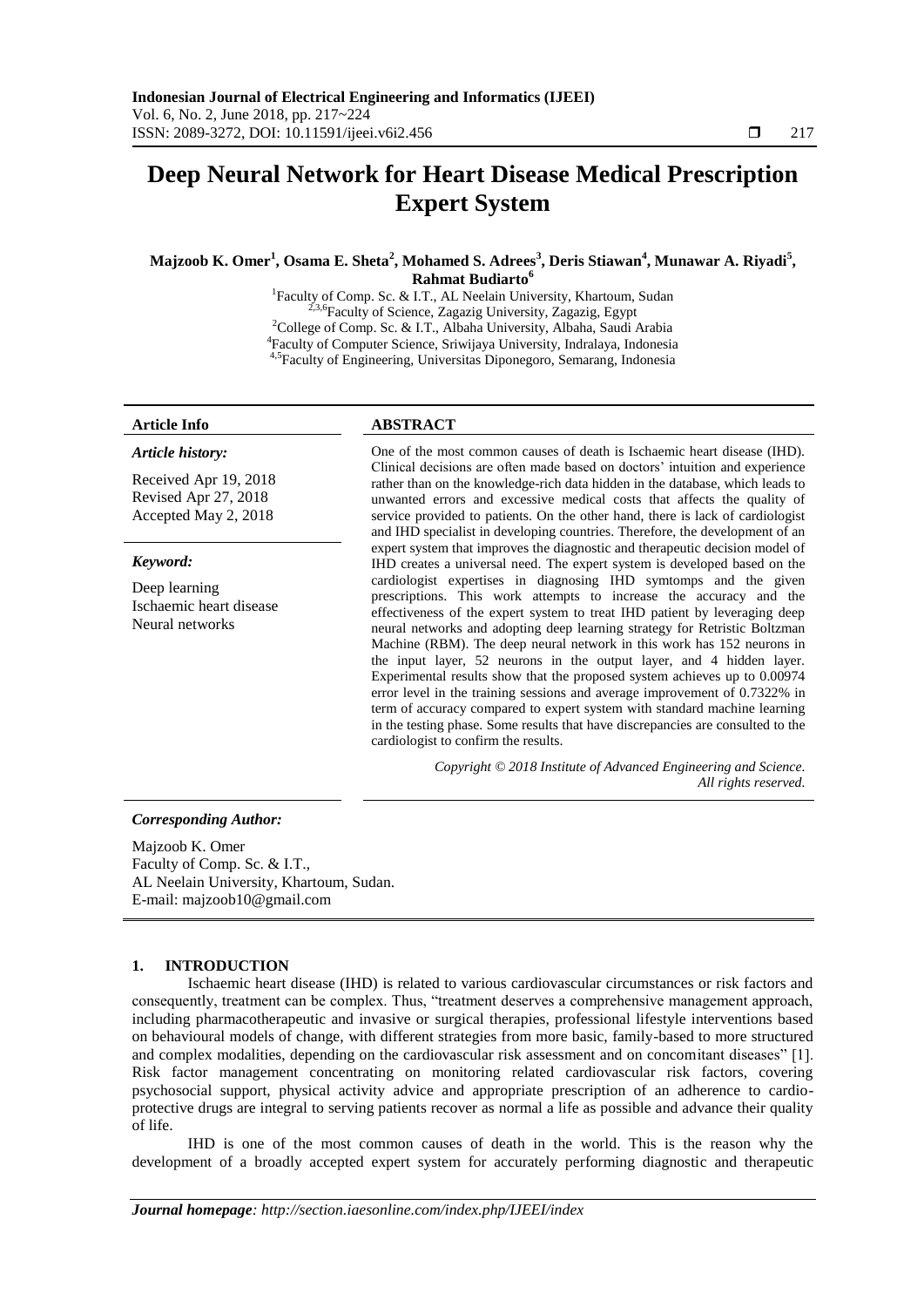decision model of ischaemic heart disease constitutes a general need. In addition, insufficient IHD specialist in developing countries especially in rural area requires a support of an expert system to help non-specialist to accurately diagnose and treat IHD patients.

Physicians need a systemic approach to actual clinical problems. Such a strategy ensures the maximum diagnostic accuracy at minimum risk and expense to the patient. Most cardiologists pursue a line of questioning to establish whether the actual chest pain is typically cardiac, a typical or non-cardiac in origin. It is therefore important to determine the sequence of the steps in the diagnosis of IHD. Clinical decisions are often made based on doctors' intuition and experience rather than on the knowledge-rich data hidden in the database. This practice leads to unwanted biases, errors and excessive medical costs which affects the quality of service provided to patients.

Many works (such as [2-6]) have already been carried out on the development of expert systems for IHD diagnosis and treatement with the use of intelligent systems such as fuzzy logic, genetic algorithm and artificial neural network. The existing expert systems using conventional neural network face problem with accuracy. This work attempts to develop an intelligent engine to improve the accuracy of such expert system by leveraging the deep learning concept. The expert system is expected to help cardiologists as well as general physicians (in case the absence of the cardiologists in rural area) to accurately treat the IHD patients.

## **2. RESEARCH METHOD**

This work uses the deep neural networks due to its advantace in processing inter-related string/text input data.

## **2.1. Dataset**

305 Patient clinical data related to IHD are collected from a hospital in Jakarta, Indonesia. The data is collected as symtomps and medicine prescriptions. Each patient information has ten attributes:

- Previous Disease Record (P1)
- Present Disease Record (P2)
- Personal Habit Record (P3)
- Physical Examination Results (P4)
- Cardio Vascular System (CVS)
- Respiratory System (RS)
- Per Abdomen (PA)
- Central Nervous system (CNS)
- Electrocardiogram (ECG)
- Blood Investigation (BI)

The details of the patient data/information are shown in Table 1 to Table 10.

|  |  |  |  |  | Table 1. Physical Examination Results (P4) |  |  |  |  |  |
|--|--|--|--|--|--------------------------------------------|--|--|--|--|--|
|--|--|--|--|--|--------------------------------------------|--|--|--|--|--|

| Code   | <b>Disease</b>                       |      | Table 2. Previous Disease Record (P1) |
|--------|--------------------------------------|------|---------------------------------------|
| 1      | Altered consciousness                |      |                                       |
| 2<br>3 | Orientation                          | Code | Disease                               |
|        | Dyspnlow pulse ea                    |      | Hypertension                          |
| 4      | Fever                                | 2    | Diabetes Mellitus                     |
| 5      | Low pulse rate                       | 3    | TB                                    |
| 6      | Normal pulse rate                    |      |                                       |
| 7      | High pulse rate                      | 4    | <b>Bronchial Asthma</b>               |
| 8      | Low systolic blood pressure          | 5    | Hyperthyroidism                       |
| 9      | Normal blood pressure                | 6    | Hypothyrodism                         |
| 10     | High blood pressure                  |      | Old IHD                               |
| 11     | Low respiratory rate                 | 8    | Nil                                   |
| 12     | Normal respiratory rate              |      |                                       |
| 13     | High respiratory rate                | 9    | Interstitial Lung Disease (ILD)       |
| 14     | Pallor                               | 10   | Cerebrovascular Accident (CVA)        |
| 15     | Jaundice                             | 11   | Rheumatoid arthritis                  |
| 16     | Oedema feet                          | 12   | Haemorrhoids (Bledding piles)         |
| 17     | Perspiration                         | 13   | Rheumaticd heart disease              |
| 18     | Saturation less than 90%             |      |                                       |
| 19     | No abnormality detected (NAD)        | 14   | <b>Atrial Fibrilation</b>             |
| 20     | Restlessness                         | 15   | Chronic Obstructive Pulmonary Disease |
| 21     | Cyanosis                             | 16   | Supra Ventricular Techycardia (SVT)   |
| 22     | Irregular pulse                      | 17   | Febroid with Menorrhagia              |
| 23     | General condition - not satisfactory |      |                                       |
| 24     | Facial puffiness                     | 18   | Dilated Cardiomyopathy                |
| 25     | Cold extremeties                     |      |                                       |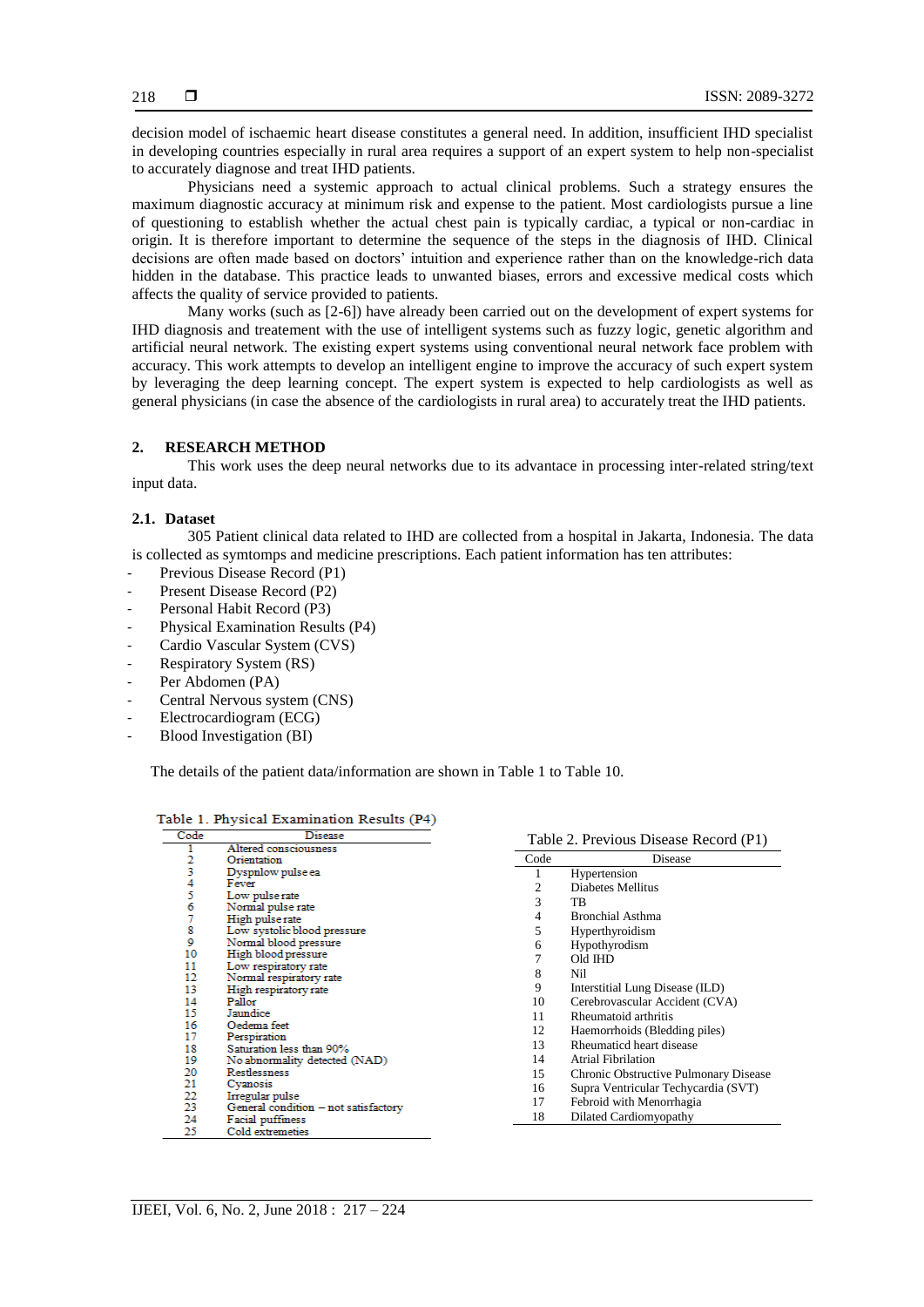$\overline{a}$ 

#### Table 3. Present Disease Record (P2)

| Code                    | Disease                  |
|-------------------------|--------------------------|
| 1                       | Chest pain               |
| $\overline{\mathbf{c}}$ | Retrosternal pain        |
| 3                       | Palpitations             |
| $\overline{4}$          | <b>Breathlessness</b>    |
| 5                       | Sweating                 |
| 6                       | Persipiration            |
| 7                       | Giddiness                |
| 8                       | Nausea/ Vomitting        |
| 9                       | Epigastric pain          |
| 10                      | Left arm pain            |
| 11                      | Syncope                  |
| 12                      | Unconsciousness          |
| 13                      | Uneasiness/restlessness  |
| 14                      | Back pain                |
| 15                      | Heaviness in chest       |
| 16                      | Difficulty in breathing  |
| 17                      | Cough                    |
| 18                      | Swelling over feet       |
| 19                      | Convulsion               |
| 20                      | Headache                 |
| 21                      | Hearthurn                |
| 22                      | Jaw/throat pain          |
| 23                      | Decrease apetite         |
| 24                      | Epistaxis                |
| 25                      | Haemoptysis              |
| 26                      | Both shoulder pain       |
| 27                      | Bleeding per rectum (PR) |
| 28                      | Haemetemesis             |
| 29                      | Loose motion             |

| Code | Disease |
|------|---------|
|      | Smoking |
|      | Tobacco |
|      | Alcohol |
|      | Ni1     |
|      |         |

Table 5. Cardio Vascular System

| Code | Symptoms                      |
|------|-------------------------------|
|      | Hearth sounds                 |
| 2    | Normal heart rate             |
| 3    | Tachycardia                   |
| 4    | <b>Bradycardia</b>            |
| 5    | Regular heart rhythm          |
| 6    | Irregular heart rhythm        |
|      | Gallop sound                  |
| 8    | No abnormality detected (NAD) |
|      |                               |

## Table 7. Central Nervous System (CNS)

| Code | Findings                      |  |  |  |  |  |
|------|-------------------------------|--|--|--|--|--|
|      | Consciousness                 |  |  |  |  |  |
|      | Orientation                   |  |  |  |  |  |
| 3    | Focal deficit                 |  |  |  |  |  |
| 4    | Restlessness                  |  |  |  |  |  |
|      | No abnormality detected (NAD) |  |  |  |  |  |

Table 6. Respiratory System

| Code | Findings                      |
|------|-------------------------------|
|      | Breath sounds preserved       |
|      | Breath sounds reduced         |
| 3    | <b>Basal</b> crepts           |
|      | Ronchi                        |
| 5    | No abnormality detected (NAD) |
|      |                               |

Table 8. Per Abdomen (PA)

| Code | Findings                      |
|------|-------------------------------|
|      | Liver (hepatomegaly)          |
| 2    | Spleen (splenomegaly)         |
| 3    | Free fluid present            |
| 4    | Abdominal distension          |
| 5    | Obesity                       |
|      | No abnormality detected (NAD) |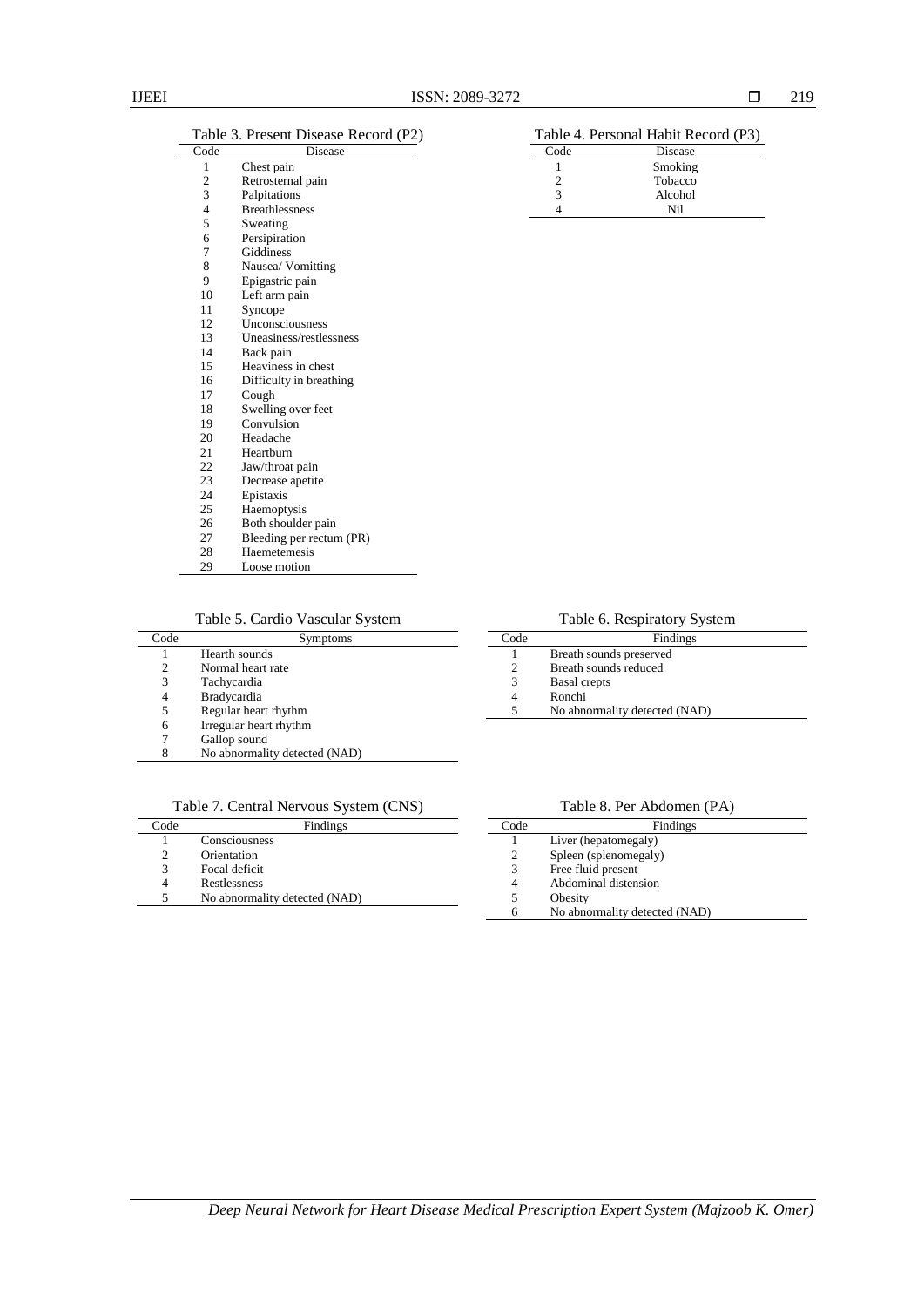|                         | Table 9. ECG                                                                |                | Table 10. Blood Investigation (BI) |
|-------------------------|-----------------------------------------------------------------------------|----------------|------------------------------------|
| Code                    | Disease                                                                     | Code           | Disease                            |
| 1                       | ST elevation                                                                | 1              | Cardiac enzymes (High)             |
| $\overline{\mathbf{c}}$ | Anterior wall                                                               | $\overline{2}$ | Blood sugar test normal            |
| 3                       | Anteroseptal                                                                | 3              | Blood sugar test low               |
| 4                       | Inferior                                                                    | $\overline{4}$ | Blood sugar test high              |
| 5<br>6                  | Inferoposterior<br>Lateral                                                  | 5              | Kidney function test deranged      |
| 7                       | Septal                                                                      | 6              | Lipid profile normal               |
| 8                       | High lateral                                                                | 7              | Lipid profile abnormal             |
| 9                       | T wafe inversion                                                            | 8              | Complete blood count normal        |
| 10                      | ST depression                                                               | 9              |                                    |
| 11                      | QS complex                                                                  |                | Leukocytosis                       |
| 12                      | LBBB                                                                        | 10             | Anemia                             |
| 13                      | Inferior and lateral $(4&6)$                                                | 11             | Thrombocytopenia                   |
| 14                      | Atrial fibrillation                                                         | 12             | Urine routine                      |
| 15                      | <b>RBBB</b>                                                                 | 13             | Troponin T/I (positive)            |
| 16                      | VBP's                                                                       | 14             | No abnormality detected (NAD)      |
| 17                      | Sinus tachycardia                                                           | 15             | Chest X-ray (cardiomegaly)         |
| 18                      | Sinus rhythm                                                                | 16             | 2-D-Echo RWMA                      |
| 19                      | Supraventricular tachycardia SVT                                            | 17             | 2-D-Echo LV CLOT                   |
| 20<br>21                | Left ventricular hypertrophy (LVH)<br>Ventricular tachycardia/ fibrillation | 18             | 2-D-Echo LVH                       |
|                         |                                                                             | 19             | Hypokalemia                        |
|                         |                                                                             | 20             | Hyponatremia                       |
|                         |                                                                             | 21             | Thyroid profile (abnormal)         |
|                         |                                                                             | 22             | 2D-Echo - poor LVEF                |
|                         |                                                                             | 23             |                                    |
|                         |                                                                             |                | Hypercalemia                       |
|                         |                                                                             | 24             | Chest X-ray (COPD)                 |

The medicines as treatments for the IHD along with their codes (MIDs) are shown in Table 11. While Table 12 and Table 13 show the twenty of clinical data examples on symptoms examinations, and the medicines prescribed by the physician, respectively.

| <b>MID</b>     | Medicine name            | <b>MID</b> | Medicine name               |
|----------------|--------------------------|------------|-----------------------------|
| 1              | Alprazolam               | 27         | Fortwin Inj                 |
| $\mathbf{2}$   | Amlodepine               | 28         | Diazepam Inj                |
| 3              | Aspirin                  | 29         | Nitroglycerin Inj           |
| $\overline{4}$ | Atenolol                 | 30         | Ciprofloxacin Inj           |
| 5              | Atorvastatin             | 31         | Cardarone                   |
| 6              | Clopidogrel              | 32         | Dobutamine Inj              |
| 7              | <b>DIGOXIN</b>           | 33         | Levolin (Nebolize)          |
| 8              | Diltiazem                | 34         | Methyl prednisolone         |
| 9              | Diphenylhydantoin Sodium | 35         | Oral Hypoglycaemics         |
| 10             | Enalapril                | 36         | Lactulose syrup             |
| 11             | Furosemide               | 37         | Eltoxin                     |
| 12             | Ethamsylate              | 38         | Dextrose 25% Inj            |
| 13             | Insulin Inj              | 39         | Dopamine                    |
| 14             | Iso sorbide dinitrate    | 40         | Warfarin sodium             |
| 15             | Losartan                 | 41         | Iron Capsule                |
| 16             | Metoprolol               | 42         | Neomercazole                |
| 17             | Nikorandil               | 43         | Betahistine HCL             |
| 18             | Ondansetron              | 44         | Kesol Syrup / Inj           |
| 19             | Paracetamol              | 45         | $V$ it - $B12$              |
| 20             | Perindopril              | 46         | Ethamysylate                |
| 21             | Ramipril                 | 47         | Fen of ibrate               |
| 22             | Trimetazidine            | 48         | Inj Calcium Gluconate       |
| 23             | Streptokinase Inj        | 49         | $(Glu\csc + Insulin)$ Drip  |
| 24             | Taxim Inj                | 50         | K-bind powder               |
| 25             | Enoxaparin Inj           | 51         | Syp. Gellusil / Mucaine gel |
| 26             | Rabeprazole Inj          | 52         | Sucralfate Syp              |
|                |                          |            |                             |

Table 11. The Medicines and Their Codes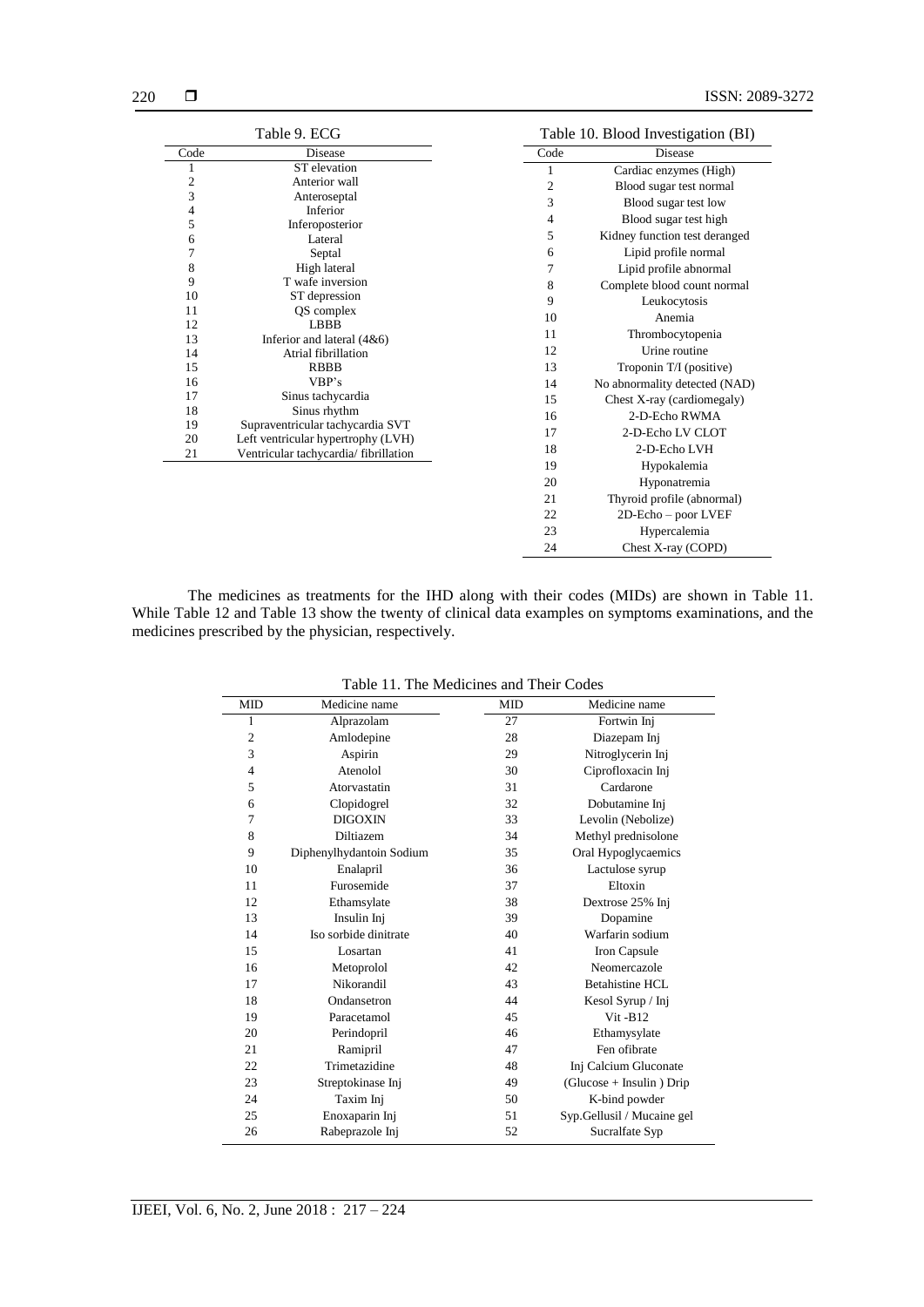|                | Table 12. Examples of Symptoms Examinations of 20 Patients |                |                   |            |                |    |                |                |                |
|----------------|------------------------------------------------------------|----------------|-------------------|------------|----------------|----|----------------|----------------|----------------|
| P <sub>1</sub> | P <sub>2</sub>                                             | P <sub>3</sub> | P4                | <b>CVS</b> | <b>RS</b>      | PA | <b>CNS</b>     | <b>ECG</b>     | BI             |
|                | 15,16                                                      | $\overline{4}$ | 6,9,12            | 8          | $\overline{4}$ | 6  | $\overline{4}$ | 10             | $\overline{2}$ |
| 1,2            | 4,5                                                        | 4              | 1,2,7,13,14,16    | 3,5        | 3              | 5  | 4              | 12             | 4              |
| 8              | 13,7,5                                                     | 4              | 1,6,12            | 8          | $\overline{4}$ | 5  | 4              | 9              | 14             |
| $\overline{2}$ | 1,2,8                                                      | 2              | 7,8,13,14         | 8          | $\overline{4}$ | 5  | 4              | $\overline{c}$ | 7              |
| $\overline{2}$ | 1,2,13,5                                                   | $\overline{4}$ | 7,10              | 8          | $\overline{4}$ | 5  | 4              | 1,3            | 14             |
| 8              | 1,4                                                        |                | 6,10              | 8          | $\overline{4}$ | 5  | 4              | 3              | $\overline{2}$ |
|                | 15,3,4                                                     | 4              | 6,10,12           | 8          | 4              | 5  | 4              | 9              | 14             |
| 1,7            | 1,17                                                       | 4              | 6,9               | 6          | 4              | 5  | 4              | 9              | $\overline{9}$ |
| 7              | 18                                                         | 4              | 3,7,9,16          | 3          | 3              | 1  | 4              | 11,3           | 14             |
| 9,2,3          | $\overline{4}$                                             | 4              | 7,9,13,18         | 3          | 3,5            | 5  | 4              | 11,3           | 9,10,4         |
| 8              | 1,5                                                        | 4              | 6,10              | 8          | $\overline{4}$ | 5  | 4              | 3              | 9,1,2          |
| 8              |                                                            |                | 19                | 8          | $\overline{4}$ | 5  | 4              | 1,9            | 14,2           |
| 1,2,6          | 1,5,8                                                      | 4              | 6,10,12,14        | 8          | $\overline{4}$ | 5  | 4              | 1,2            | 1,4,9,10       |
| 1,7            | 4, 3, 5, 6, 15                                             | 4              | 3,7,10,13,17,18   | 3          | 3,5            | 5  | 4              | 4,11           | 15             |
| 7,10           | 19                                                         | $\overline{c}$ | 6,9,14            | 8          | $\overline{4}$ | 5  | 3              | 11,4           | 14             |
|                |                                                            | 4              | 6,9,12            | 8          | $\overline{4}$ | 5  | 4              | 10,9           | 14             |
| 1,2,7          | 3,5,6,7                                                    | 4              | 6,9,12            | 8          | $\overline{4}$ | 5  | 4              | 9              | 3              |
| 7              |                                                            | 4              | 6,9,12            | 8          | $\overline{4}$ | 5  | $\overline{4}$ | 11,4           | 14             |
| $\overline{4}$ | 2,5,6,13                                                   | 4              | 6, 10, 12, 17, 20 | 8          | $\overline{4}$ | 5  | 5              | 1,4            | 4,9,16,17      |
| 7              | 1,5,6,13                                                   | 4              | 20, 17, 6, 10, 13 | 8          | $\overline{4}$ | 5  | 5              | 1,3,11,4       | 2,9,10,16,17   |

Table 13. The Corresponding Medicine Prescriptions for the 20 Patients

| MD           | MD             | MD | MD           | MD           | MD | MD           | MD     | MD | MD | MD | MD | MD | MD | MD | MD | <b>MD17</b> |
|--------------|----------------|----|--------------|--------------|----|--------------|--------|----|----|----|----|----|----|----|----|-------------|
| 1            | 2              | 3  | 4            | 5            | 6  | 7            | 8      | 9  | 10 | 11 | 12 | 13 | 14 | 15 | 16 |             |
| 11           | 13             | 14 | 17           | 3            | 5  | 7            | 10     | 29 | 19 | 30 |    |    |    |    |    |             |
| 14           | 6              | 5  | $\mathbf{1}$ | 25           |    |              |        |    |    |    |    |    |    |    |    |             |
| $\mathbf{1}$ | 3              | 5  | 6            | 13           | 14 | 17           | 19     | 21 | 23 | 25 | 26 | 27 | 29 | 36 |    |             |
| 1            | 3              | 5  | 6            | 14           | 17 | 19           | 21     | 23 | 25 | 26 | 27 | 29 | 36 |    |    |             |
| 3            | 14             | 19 | 15           |              |    |              |        |    |    |    |    |    |    |    |    |             |
| 25           | 6              | 3  | 29           | 5            | 17 | $\mathbf{1}$ | 21     | 16 |    |    |    |    |    |    |    |             |
| 14           | 3              | 5  | 6            | $\mathbf{1}$ | 26 |              |        |    |    |    |    |    |    |    |    |             |
| 29           | $\mathbf{1}$   | 3  | 5            | 25           | 17 | 16           | 27     | 24 |    |    |    |    |    |    |    |             |
| 32           | 11             | 20 | 33           | 14           |    |              |        |    |    |    |    |    |    |    |    |             |
| 14           | 11             | 34 | 3            | 5            | 33 | 35           | 24     |    |    |    |    |    |    |    |    |             |
| 23           | $\mathbf{1}$   | 5  | 6            | 29           | 25 | 17           | 31     | 16 | 21 | 36 |    |    |    |    |    |             |
| 25           | 1              | 3  | 5            | 29           | 17 | 16           |        |    |    |    |    |    |    |    |    |             |
| 23           | 25             | 26 | 27           | 28           | 29 | 13           | 1      | 3  | 5  | 16 | 17 | 18 | 21 | 37 | 6  | 36          |
| 11           | 21             | 29 | $\mathbf{1}$ | 3            | 5  | 17           | $\tau$ | 28 | 19 | 15 |    |    |    |    |    |             |
| 9            | 30             | 33 | 3            | 19           |    |              |        |    |    |    |    |    |    |    |    |             |
| 14           | $\mathbf{1}$   | 3  | 5            | 2            |    |              |        |    |    |    |    |    |    |    |    |             |
| 38           | 3              | 14 | 5            | 1            |    |              |        |    |    |    |    |    |    |    |    |             |
| 25           | $\mathfrak{2}$ | 3  | 5            | 6            | 29 | 17           | 16     |    |    |    |    |    |    |    |    |             |
| $\sqrt{2}$   | 3              | 5  | 6            | 13           | 14 | 17           | 19     | 21 | 23 | 25 | 26 | 27 | 28 | 29 | 36 |             |
| 2            | 3              | 5  | 6            | 14           | 16 | 17           | 19     | 21 | 25 | 26 | 27 | 28 | 29 | 36 |    |             |

## **2.2. Deep neural network**

Deep Neural Learning or Deep Neural Network (DNN) is a subset of machine learning in Artificial Intelligence (AI) that has networks which are capable of learning unsupervised from data that is unstructured or unlabeled. The deep neural network consists of more than 1 layer in its hidden layer [7-10]. The DNN in this work, has 152 neurons in the input layer, 52 neurons in the output layer, and 4 layers in the hidden layer. Each attribute of patient is represented by binary numbers. The number of digit representing the attribute depends on the number of fields shown in Table 1 to Table 10. The number of digit of  $P1=18$ ,  $P2=29$ ,  $P3=4$ , P4=25, CVS=8, RS=5, PA=6, CNS=5, ECG=21, BI=24. Thus, the total is 152 as the number of neurons for the input. Digit 1 represents that the symptom exists, otherwise is 0. For example, the input for the fourth patient record in Table 12 is as follows. 0110111 010000000000000000 11001000000010000000000000000 0001.

## 0000001001000000000000000 00000001 00010 000010 00010

101000000000000000000 000000000000010000000000. The output is medicine prescriptions as shown in Table 11. So, there are 52 neurons in the output layer. As illustration, the fourth patient's medicines prescription in Table 13 is represented as:

*Deep Neural Network for Heart Disease Medical Prescription Expert System (Majzoob K. Omer)*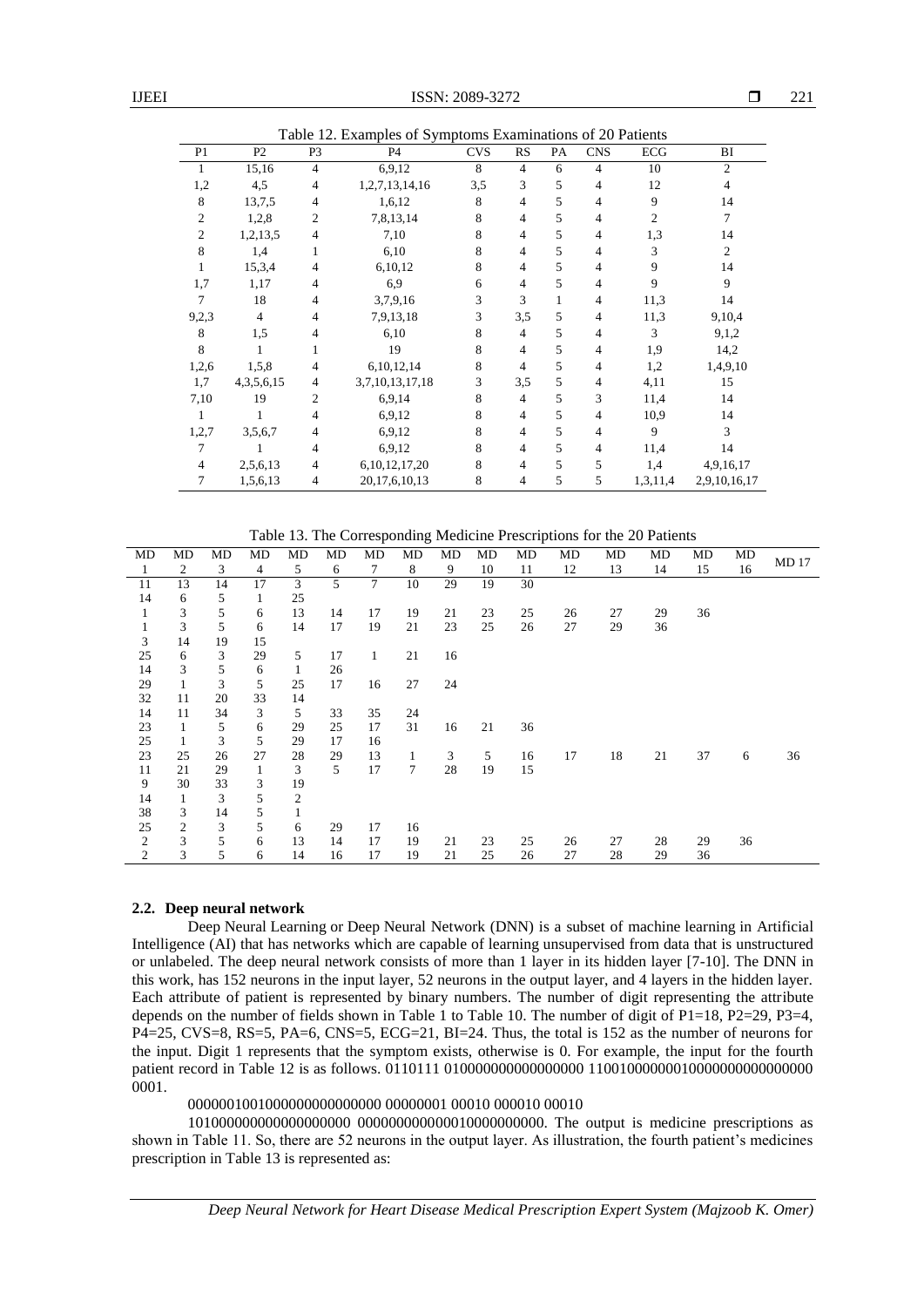1010110000000100101010101110100000010000000000000000. Figure 1 illustrates the architecture of the DNN.



Figure 1. Architecture of the DNN

#### **2.3. The Algorithm**

This work adopts the deep learning method for Retristic Boltzman Machine (RBM) from the works in [6] and [7]. 250 patient's data are used for training and the other 55 data are for testing. The main aim of the RBM training algorithm is to maximize the product of probabilities assigned to some training set V (a matrix, each row of which is treated as a visible vector v):

$$
\mathop{\rm arg\,max}_{\mathbf{w}} \ \prod_{v \in V} P(v) \tag{1}
$$

The algorithm optimizes the weight matrix W [6]. The algorithm performs [Gibbs sampling](https://en.wikipedia.org/wiki/Gibbs_sampling) and is used inside a [gradient descent](https://en.wikipedia.org/wiki/Gradient_descent) procedure (similar to the way backpropagation is used inside such a procedure when training feedforward neural networks) to compute weight update. The basic, single-step contrastive divergence procedure for a single sample is summarized as follows:

- a. Take a training sample *v*, compute the probabilities of the hidden units and sample a hidden activation vector *h* from the probability distribution.
- b. Compute the [outer product](https://en.wikipedia.org/wiki/Outer_product) of *v* and *h* and call this the *positive gradient*.
- c. From *h*, sample a reconstruction *v'* of the visible units, then resample the hidden activations *h'* from this. (Gibbs sampling step)
- d. Compute the [outer product](https://en.wikipedia.org/wiki/Outer_product) of *v'* and *h'* and call this the *negative gradient*.
- e. Let the update to the weight matrix *W* be the positive gradient minus the negative gradient, times some learning rate:

$$
\Delta W = \epsilon \left( \nu h^T - v' h'^T \right) \tag{2}
$$

f. Update the biases *a* and *b* analogously:

 {\displaystyle \Delta b=\epsilon (h-h')} (3)

$$
\Delta a = \epsilon (h - h') \tag{4}
$$

## **2.4. Implementation**

The algorithm is implemented using a high-end PC machine with the following specifications: Processor name: Intel Core i7-7700, Processor speed 3.8 GHz, RAM 16 GB, Storage 2.5 TB and Windows 10 O/S. Tensorflow utility/library is used on the Phyton platform.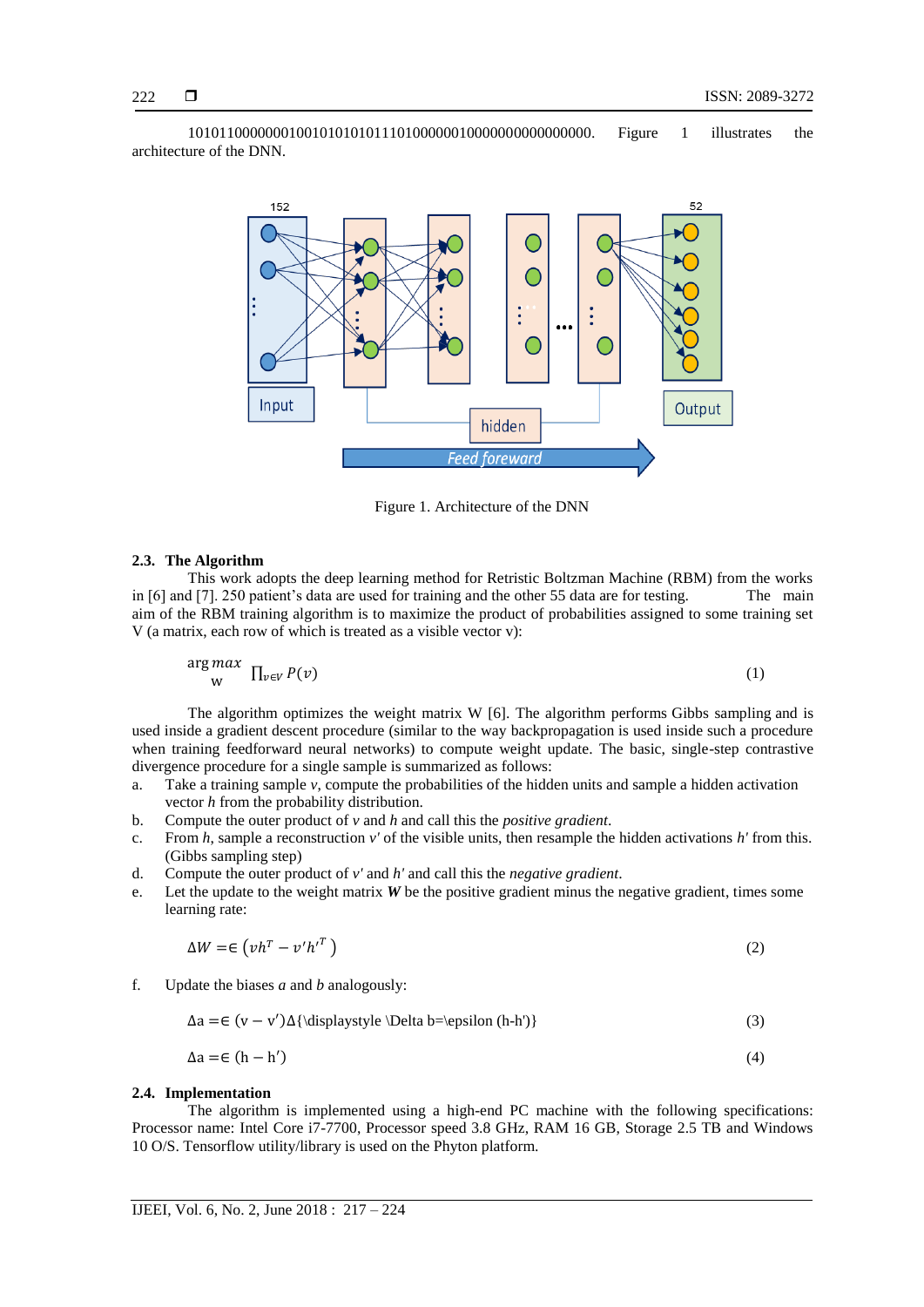## **3. RESULTS AND ANALYSIS**

## **3.1. Training Results**

Five (5) series of training were conducted with the same number of epochs. Figure 2 shows the training results. The average error is 0.009895. The training time was also recorded and in average the proposed system achieved a rational training time compared to the standard/conventional neural network. It was 15% slower.



Figure 2. Training results

## **3.2. Testing Results**

Fifty-five (55) data testing were used and some data that used during the testing. We compared the accuracy of the proposed expert system (using DNN) with standard/conventional Neural Network (NN). Five experiments are carried out and the results are shown in Figure 3. The average accuracy of the proposed expert system with DNN is: (99.60 +99.75+99.801+99.801+99.851)/5=99.7874%, whereas the average accuracy of the expert system with NN is:  $(99.16+99.002+99.1+ 99.002+99.012) = 99.0552$ . Thus, the proposed expert system with DNN improves the accuracy with 0.7322%.



Figure 3. Accuracy of the proposed system

Table 14 shows the sample results of the testing that have discrepancies compared with the actual medicine prescriptions given by the physician. Analysis from the physician are given for some discrepancies of the results. For example, for patient number 4:

- Medicine no. 16 is suggested by the system as additional prescription. It is beneficial as it reduces the heart rate and thereby reduces workload and improves outcome.
- Medicine no. 19 is not given by the system. It is an antipyretic drug (to reduce fever) or an analgesic that if it is given, will not affect the cardiac outcome.
- Medicine No. 28 is injectable form of medicine no. 14 which the system has already prescribed.
- Medicine no. 36 is not given by the system. It is a laxative (Stool Softener) is given to patients who complain passing hard stools which cannot be judged by the system.